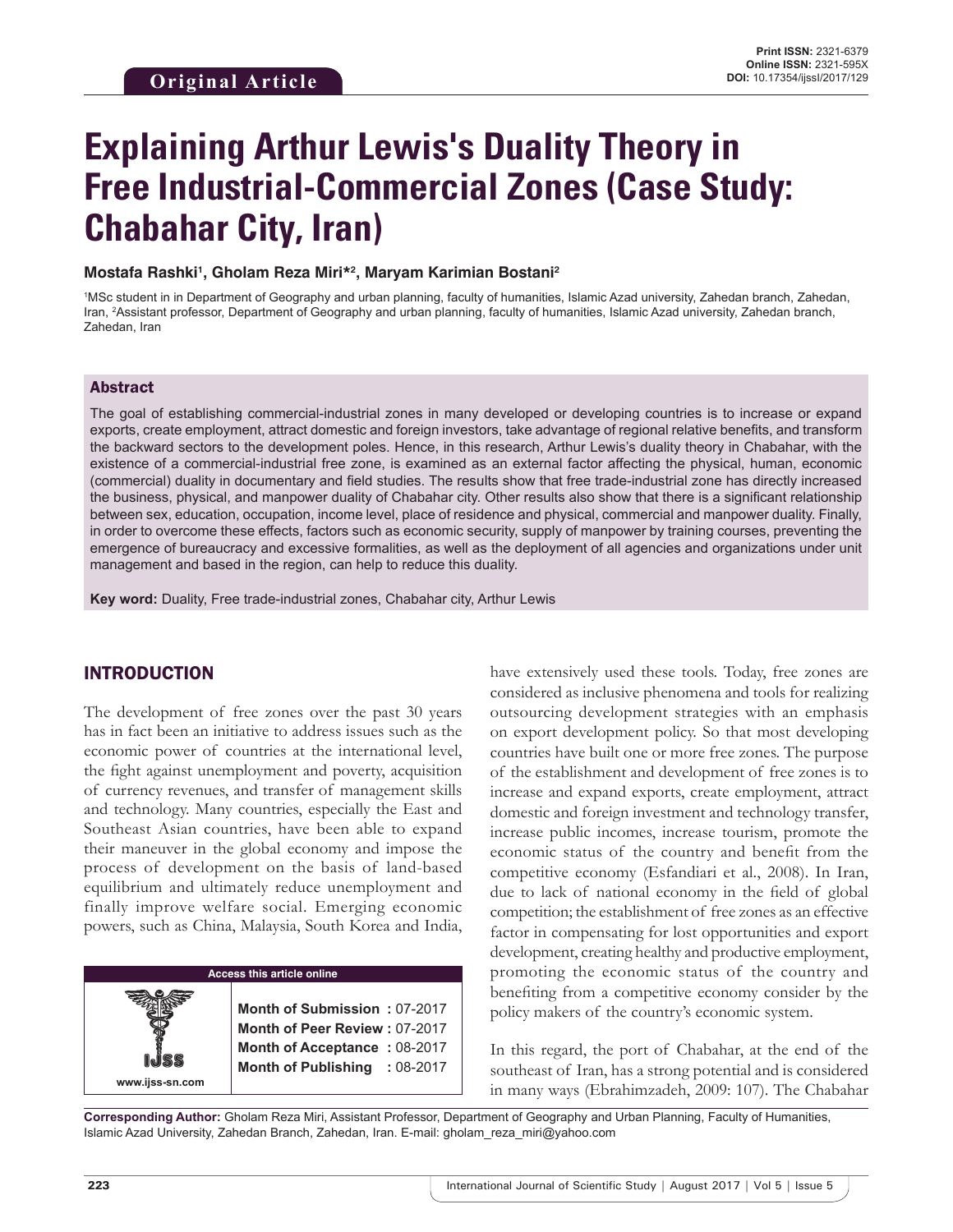port can play a role in various aspects such as economic, social, political, military, etc. A series of factors have been collected and created a set of conditions influenced by the location and construction of this city, including geographical, geopolitical, geostrategic, geo-economic, transit positions along with natural conditions such as: Proper geology, topography and geomorphology, sea, gulfs and wetlands, and suitable and important beaches, special climate, Social structure and special economic structure can be considered effective in this regard. The construction of the city is influenced by these factors, in addition to local conditions and households living in this city have a multidisciplinary texture. So the different aspects and urban structures are not only equal, but also they are opposite and completely heterogeneous (Ebrahimzadeh, 2010: 96).

Chabahar city, before establishment of the free zone, had situational and natural potentials, but despite these potential, this city had a major problem for development. Compared to other ports and regions of the country, it had not much of the benefits of national development, so that the city in the national production chain and other economic activities were among the weakest economic and communication circles. But after the establishment of Chabahar commercial-industrial zone, there were significant effects such as the cultural and economic growth of Chabahar city, as well as the familiarity of the country's population with the economic and tourist potential of this region, consequently increase in the level of investment and leading the region in export and import in Iran.

The study intends to assess the performance of the Chabahar commercial-industrial zone in light of Arthur Lewis's duality theory in terms of adaptation to the primary economic goals in the modern (free zone) and internal and traditional sectors (Chabahar city).

## **Research Purposes**

- To demonstrate the role and impact of the free zone on commercial duality in Chabahar city
- Investigating the role and effect of free zone on physical duality in Chabahar city
- Expression of the role and effect of free zone on the duality of human resources in chabahar city
- Understanding the free zone and its effects on industrial development in the region

## **Research Hypotheses**

- The free trade-industrial zone has been influential in the duality of Chabahar's business.
- The free trade-industrial zone has played a role in the physical duality of Chabahar.
- The free-trade-industrial zone is affected by the duality of manpower in the Chabahar city.
- There is no relationship between gender and physical, commercial, and manpower duality.
- There is no relationship between education and physical, commercial, and manpower duality.
- There is no relationship between occupation and physical, commercial, and manpower duality.
- There is no relationship between the income level and the physical, commercial, and manpower duality.
- There is no relationship between the place of residence and the physical, commercial, and manpower duality.

# RESEARCH BACKGROUND

Hosseini (1999) in the dissertation examines the performance of free zones of Iran (Chabahar case study) based on cost-benefit analysis. According to this study, the precariousness of free zones from some of the mainland laws and, in some cases, the domination of the mainland laws on the legal approaches of the said areas, as well as the lack of capacity and missions of the free zones at the stages of drafting the general laws of the country, is a major weakness in the direction of execution Development assignments of the mentioned areas.

Esfandiari et al. (2008) investigated the performance of Iran's free trade zones and its impact on economic development in these areas. The studies showed that the major part of the cost of infrastructure and infrastructures was allocated to the Kish Free Zone, and this region has been attracted by foreign exchange earnings due to foreign tourism and attracting domestic and foreign investment to other leading regions. Qeshm Free Zone has been active in attracting 99% of foreign exchange earnings due to export of goods in the free zones of Iran.

Kamran (2002) explores the causes of underdevelopment in the free zones of Iran. The results show that Free Zone Strategy is an export strategy. Unfortunately, this issue has not yet occurred in the free zones of Iran. On the contrary, the import strategy has replaced it, which has damaged the interior of the country, especially small industries. This phenomenon is also in conflict with the goals of free trade-industrial zones.

Pourzamani and Naderi (2012) have studied the obstacles to the establishment of operational budget in organizations of free trade-industrial zones of Iran. The results show that inability to assess performance, human resource disability, lack of legal authority and lack of procedural authority and lack of acceptance motivation as obstacles to operational budget establishment were identified based on the model.

Eltejai (2009) explores the free trade zones of Iran with three other Asian countries. The results of the survey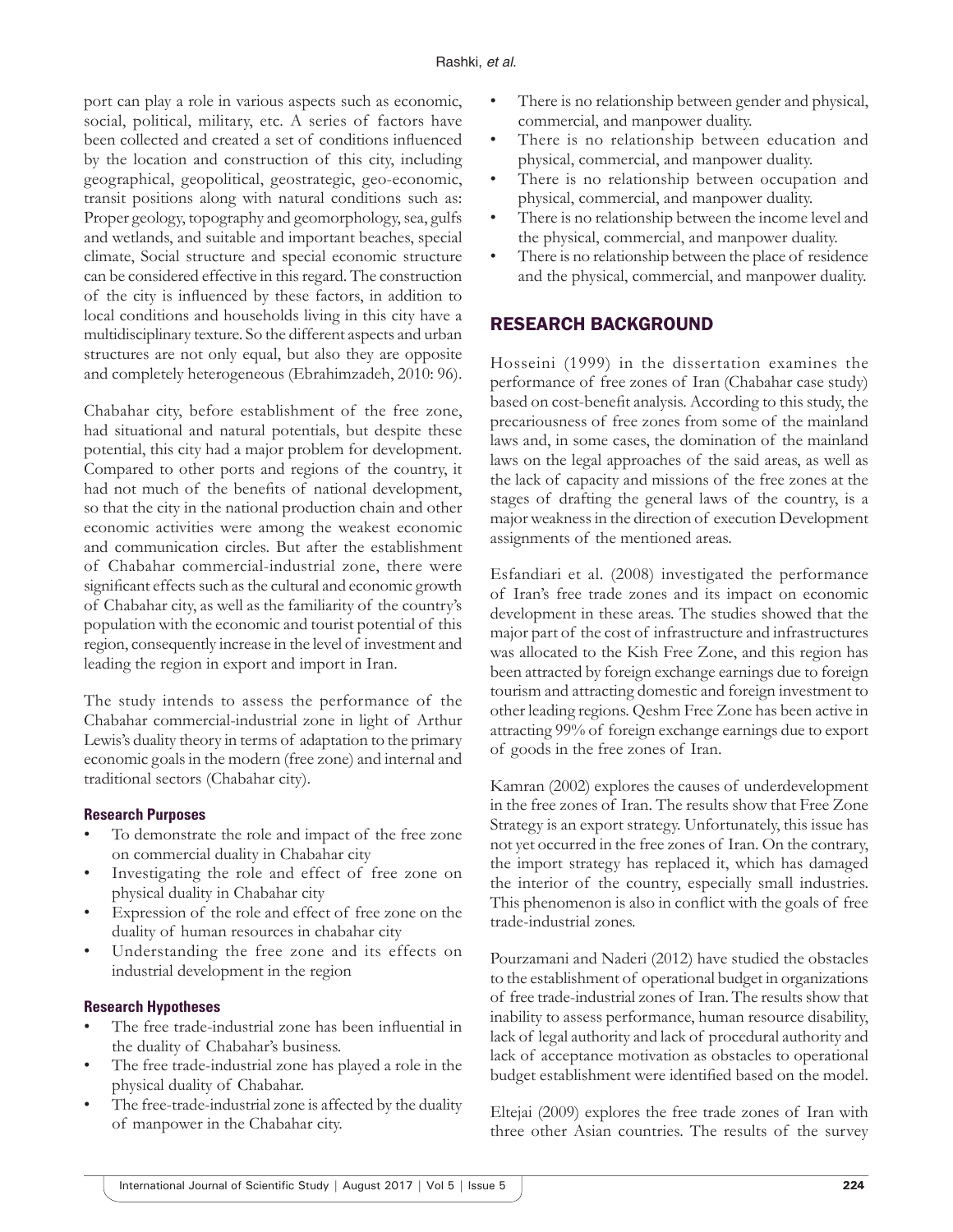show that South Korea and China have used free trade zone strategy within their overall economic development strategies, and have been the key to their success. While Iran did not follow a clear development strategy, especially export development, when considering the motivational policies of other countries and even better than them, they have not been able to make free zones an effective means of industrial development Increase exports and expand free trade.

# STUDY AREA

Chabahar city is located at the end of the southeastern part of Iran, next to the warm waters of Oman Sea, at 60° and 37´ of east longitude and 25°and 17´ of north latitude. This city is neighboring by Iranshahr and Nikshahr from the north, by the Oman Sea to the south, from the east by Pakistan and from the west by provinces of Kerman and Hormozgan of Iran. The area of the city of Chabahar is about 9739 square kilometers, the city's height is 7 meters above sea level, this city has 130-kilometer earth border and about 115 kilometers of sea border by Oman Sea. The population of Chabahar city is 291910, with 2 town –Chabahar and Negor, and 3 sections including Dashtyari, Pelan, Central part, and 8 districts.

# THE METHOD OF THE RESEARCH

The method of the research is descriptive-analytic and the way of gathering data is based on library and field method. Thus, in order to gather the required information, accurate library studies, documents, as well as the field assessments have been used. In this research, SPSS software will be used to analyze the data.

## **Statistical Population and Sampling**

The statistical population of the study is all population living in Chabahar city, which according to the census of 2011 includes 264051 people. The method of sampling was random and the Cochran formula used to obtain sample size (Hafeznia, 2009:142) which was at  $95%$  confidence



level (5% error). Hence, 384 people were selected as the sample size.

# DISCUSSION AND CONCLUSION

#### **Performance of the Chabahar Free Zone in its Business Duality**

The free trade-industrial zone has been influential in the duality of Chabahar's business.

Pearson Correlation Coefficient was used to test the verification of this research section. To this end, the result of the Pearson correlation test can be found in Table (1).

| Table 1: Test the first hypothesis                                      |                         |       |                     |  |
|-------------------------------------------------------------------------|-------------------------|-------|---------------------|--|
| <b>Indicator</b>                                                        | <b>Business duality</b> |       | <b>Relationship</b> |  |
| Chabahar commercial-industrial Pearson test 0.2012 Positive and<br>zone |                         |       | meaningful          |  |
|                                                                         | Sig                     | 0.000 |                     |  |
|                                                                         | N                       | 384   |                     |  |

Pearson correlation coefficient shows that there is a significant correlation between Chabahar's commercialindustrial zone and Chabahar's commercial duality in the level of 95%. The correlation coefficient of 0.212indicates that this relationship is positive and significant, it means that the existence of a free trade zone - industry directly enhances business duality in Chabahar city.

## **Performance of the Chabahar Free Zone in the Physical Duality of this City**

The free trade-industrial zone has played a role in the physical duality of Chabahar.

Pearson Correlation Coefficient was used to test the verification of this research section. The results of the role of the Chabahar Free Zone in the physical duality of this city can be seen in Table (2).

| <b>Table 2: Test the Second hypothesis</b>                             |                         |                     |            |  |
|------------------------------------------------------------------------|-------------------------|---------------------|------------|--|
| <b>Indicator</b>                                                       | <b>Physical duality</b> | <b>Relationship</b> |            |  |
| Chabahar commercial-industrial Pearson test 0.279 Positive and<br>zone |                         |                     | meaningful |  |
|                                                                        | Sig                     | 0.000               |            |  |
|                                                                        | N                       | 384                 |            |  |

Pearson correlation coefficient shows that there is a significant correlation between the free trade zone of Chabahar and the physical duality of Chabahar city at a level of 95%. The correlation coefficient of 0.279 indicates that this correlation is positive and significant, this means that the existence of a free trade-industrial zone has directly **Figure 1: Location of study area in the province and country** increased the physical duality of the city of Chabahar.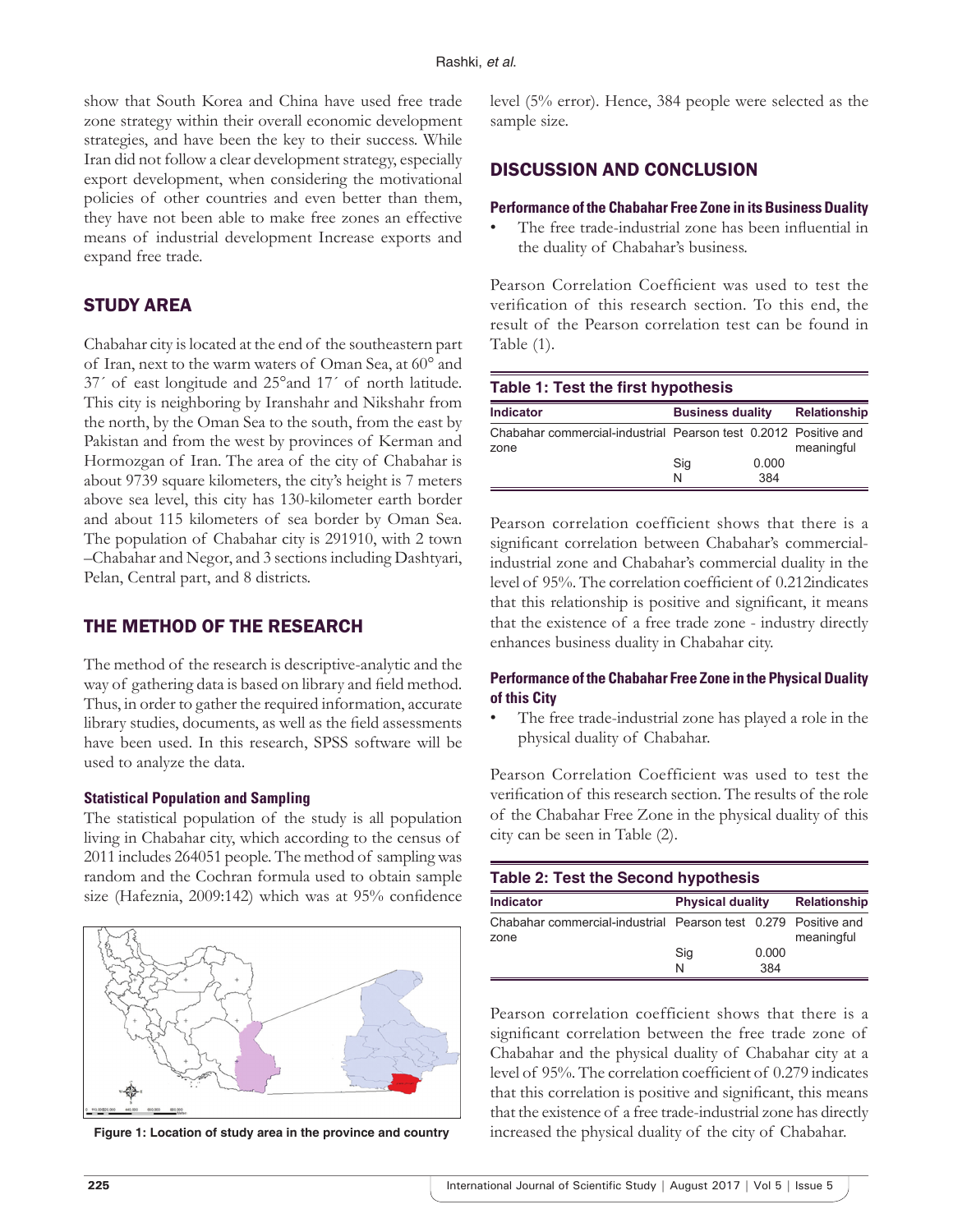## **Performance of Chabahar Free Zone, in the Duality of Manpower of this City**

The free-trade-industrial zone is affected by the duality of manpower in the Chabahar city

The results of the Pearson test calculations are shown in Table (3).

| Table 3: Test the Third hypothesis                                     |                               |              |                     |  |
|------------------------------------------------------------------------|-------------------------------|--------------|---------------------|--|
| Indicator                                                              | <b>Duality of</b><br>manpower |              | <b>Relationship</b> |  |
| Chabahar commercial-industrial Pearson test 0.287 Positive and<br>zone |                               |              | meaningful          |  |
|                                                                        | Sig<br>N                      | 0.001<br>384 |                     |  |

Pearson correlation coefficient shows that there is a significant correlation between the free trade zone of Chabahar with the duality of the human power of Chabahar in the level of 95%. The correlation coefficient of 0.287 indicates that this relationship is positive and significant, this means that the existence of a free trade-industrial zone has directly increased the dichotomy of the human capital of Chabahar.

# **General Review of the Effect of Chabahar Commercial-Industrial Zone on the Commercial, Physical and Manpower Duality in Chabahar City**

ANOVA variance analysis method used to determine the impact of Chabahar commercial-industrial zone on business, physical and manpower duality in Chabahar city.

# **Table 4: Effect of chabahar commercial-industrial zone on the commercial, physical and manpower duality in chabahar city**

| <b>Dimensions</b>                                                | R2 | F                  | Sia |
|------------------------------------------------------------------|----|--------------------|-----|
| Performance of the Chabahar Free Zone in its 0.540 316.212 0.000 |    |                    |     |
| business duality                                                 |    |                    |     |
| Performance of the Chabahar Free Zone in                         |    | 0.077 17.911 0.000 |     |
| the physical duality of this city                                |    |                    |     |
| Performance of Chabahar Free Zone, in the                        |    | 0 119 54 674 0 000 |     |
| duality of manpower of this city                                 |    |                    |     |

The results of the calculations show that there is a significant effect of Chabahar commercial-industrial zone on each dimension ( $p \le 0.05$ ).

The above table shows that the free trade zone of Chabahar in business duality factor has greater effect than other factors by coefficient of determination about 0.54. After business duality, it has more effect on the duality of manpower and, ultimately, on physical duality.

Finally, the impact of the commercial-industrial free trade area of Chabahar on the city's commercial, physical and manpower duality is in the table below.

# **Table 5: Impact of the commercial-industrial free trade area of Chabahar on the city's duality**

| <b>Sig</b> |         |     |
|------------|---------|-----|
| 0.000      | 258.813 | 0.5 |

Totally, according to the calculations and data obtained, it was determined that the performance of Chabahar commercial-industrial free zone has a significant effect on city duality in general (with a significant level of 0.00 and determination coefficient of (0.511).

The following chart, based on the estimation curve, shows the effect of the performance level of Chabahar commercial-industrial zone on city duality.

As can be seen, according to the value of 0.511, the total capacity of the commercial-industrial free trade zone of Chabahar has a relatively high value on the city duality.

## **Relationship Between Gender and Duality in Business, Physical and Nanpower in Chabahar City**

There is no relationship between gender and physical, commercial, and manpower duality.

The Pearson correlation method has been used to determine the relationship between gender and business, physical, and manpower duality in Chabahar.

## **Table 6: Test the Fourth hypothesis**

| <b>Dimensions</b>                                   | Pearson<br>coefficient | N | Sia       |
|-----------------------------------------------------|------------------------|---|-----------|
| Relationship between gender and business<br>duality | 0.158                  |   | 384 0.002 |
| Relationship between gender and physical<br>duality | 0.362                  |   | 384 0.000 |
| Relationship between gender and manpower<br>duality | 0.331                  |   | 384 0.000 |

The results of the calculations indicate that there is a significant correlation between gender and business,



**Figure 2: Impact of the commercial-industrial free trade area of Chabahar on the city's duality**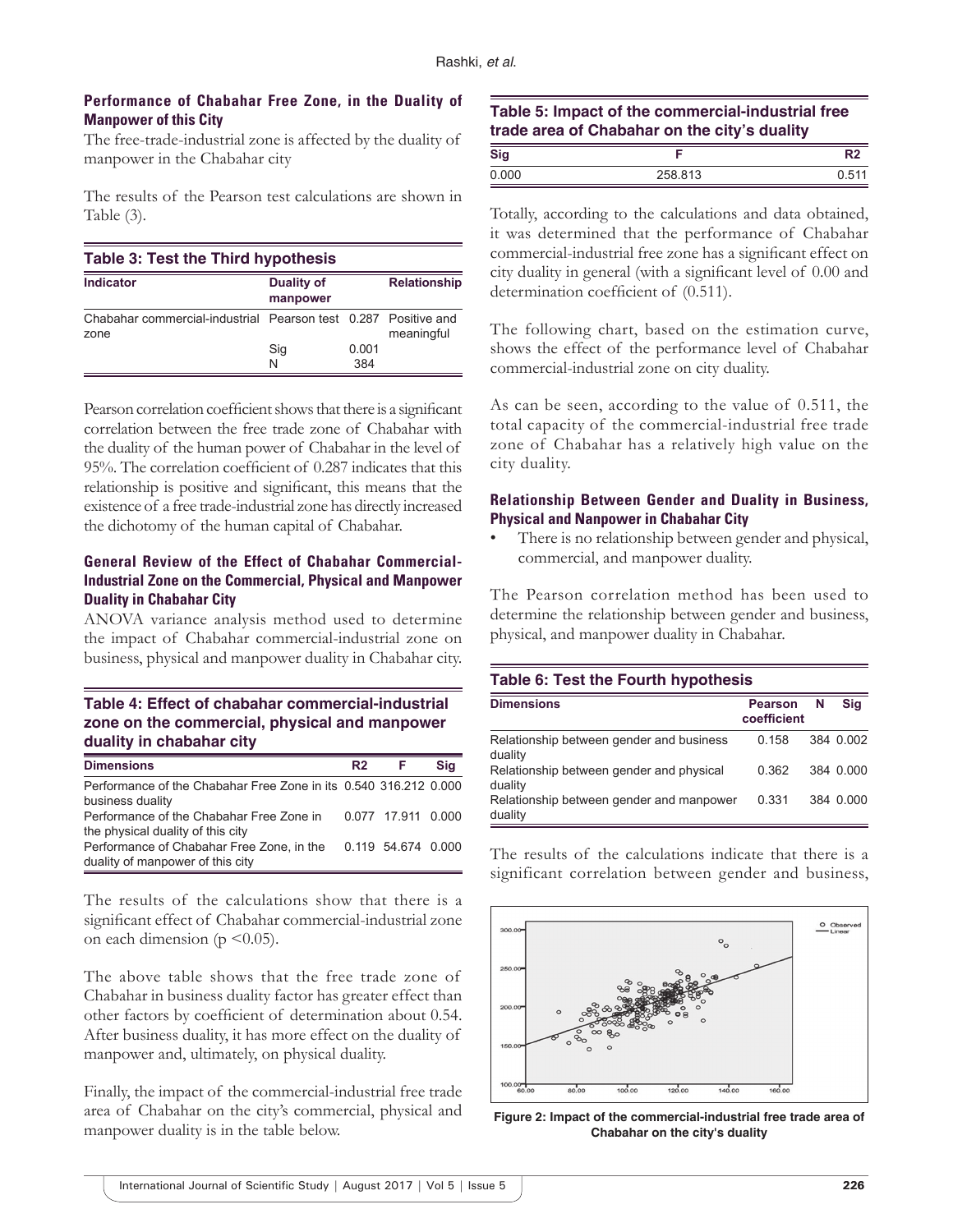physical, and manpower duality in Chabahar ( $p \le 0.05$ ). According to the above table, it can be concluded that there is a positive and significant correlation between gender, trade, physical and manpower duality in Chabahar city. The above table shows that gender and physical duality with 0.362 determination coefficient have a greater relation than other dimensions.

## **Relationship Between Education and Duality in Business, Physical and Manpower in Chabahar City**

There is no relationship between education and physical, commercial, and manpower duality.

The Pearson correlation method has been used to determine the relationship between education and business, physical, and manpower duality in Chabahar.

**Table 7: Test the Fifth hypothesis**

| <b>Dimensions</b>                                      | <b>Pearson</b><br>coefficient | N   | Sig   |
|--------------------------------------------------------|-------------------------------|-----|-------|
| Relationship between education and<br>business duality | 0.112                         | 384 | 0.000 |
| Relationship between education and<br>physical duality | 0.582                         | 384 | 0.000 |
| Relationship between education and<br>manpower duality | 0.619                         | 384 | 0.000 |

The results of the calculations indicate that there is a significant correlation between education and business, physical, and manpower duality in Chabahar ( $p \le 0.05$ ). According to the above table, it can be concluded that there is a positive and significant correlation between education, trade, physical and manpower duality in Chabahar city. The above table shows that education and physical duality with a 0.619 determination coefficient have a greater relation than other dimensions.

## **Relationship between Occupation and Duality in Business, Physical and Manpower in Chabahar City**

There is no relationship between occupation and physical, commercial, and manpower duality.

The Pearson correlation method has been used to determine the relationship between occupation and business, physical, and manpower duality in chabahar.

| <b>Table 8: Test the Sixth hypothesis</b>               |                               |     |       |
|---------------------------------------------------------|-------------------------------|-----|-------|
| <b>Dimensions</b>                                       | <b>Pearson</b><br>coefficient | N   | Sig   |
| Relationship between occupation and<br>business duality | 0.124                         | 384 | 0.000 |
| Relationship between occupation and<br>physical duality | 0.207                         | 384 | 0.000 |
| Relationship between occupation and<br>manpower duality | 0.095                         | 384 | 0.000 |

The results of the calculations indicate that there is a significant correlation between occupation and business, physical, and manpower duality in chabahar ( $p \le 0.05$ ). According to the above table, it can be concluded that there is a positive and significant correlation between occupation, trade, physical and manpower duality in chabahar city. The above table shows that occupation and physical duality with a 0.207 determination coefficient have a greater relation than other dimensions.

## **Relationship between Income Level and Duality in Business, Physical and Manpower in Chabahar City**

• There is no relationship between the income level and the physical, commercial, and manpower duality.

The Pearson correlation method has been used to determine the relationship between income level and business, physical, and manpower duality in chabahar.

## **Table 9: Test the Seventh hypothesis**

| <b>Dimensions</b>                                         | <b>Pearson</b><br>coefficient | N   | Sig   |
|-----------------------------------------------------------|-------------------------------|-----|-------|
| Relationship between income level and<br>business duality | 0.312                         | 384 | 0.000 |
| Relationship between income level and<br>physical duality | 0.613                         | 384 | 0.000 |
| Relationship between income level and<br>manpower duality | 0.364                         | 384 | 0.000 |

The results of the calculations indicate that there is a significant correlation between income level and business, physical, and manpower duality in chabahar ( $p \le 0.05$ ). According to the above table, it can be concluded that there is a positive and significant correlation between income level, trade, physical and manpower duality in chabahar city. The above table shows that income level and physical duality with a 0.613 determination coefficient have a greater relation than other dimensions.

#### **Relationship Between Place of Residence and Duality in Business, Physical and Manpower in Chabahar City**

• There is no relationship between the place of residence and the physical, commercial, and manpower duality.

The Pearson correlation method has been used to determine the relationship between place of residence and business, physical, and manpower duality in chabahar.

| Table 10: Test the Eighth hypothesis                            |                               |   |           |
|-----------------------------------------------------------------|-------------------------------|---|-----------|
| <b>Dimensions</b>                                               | <b>Pearson</b><br>coefficient | N | Sia       |
| Relationship between place of residence and<br>business duality | 0.204                         |   | 384 0.000 |
| Relationship between place of residence and<br>physical duality | 0.503                         |   | 384 0.000 |
| Relationship between place of residence and<br>manpower duality | 0.198                         |   | 384 0.000 |